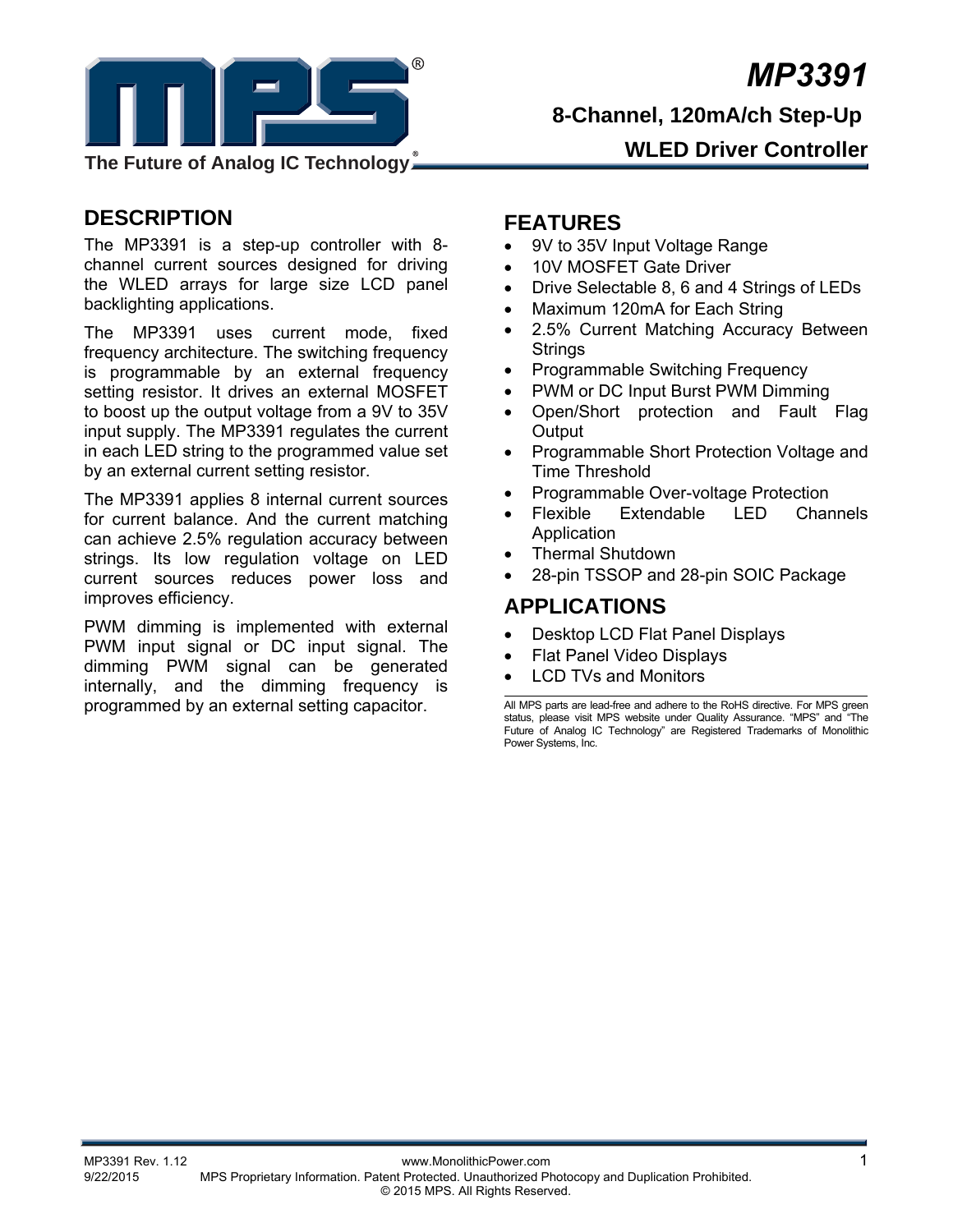

### **TYPICAL APPLICATION**

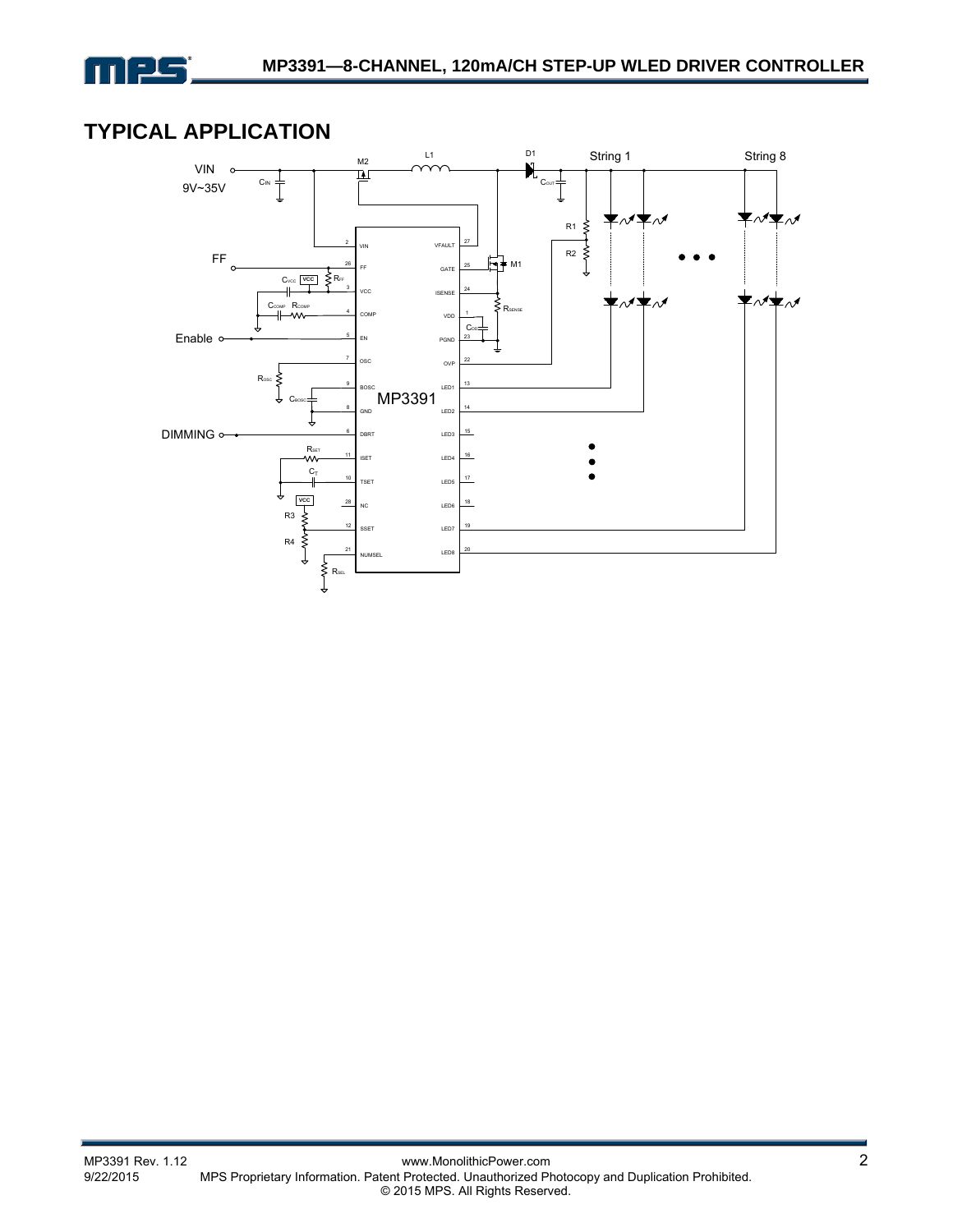

### **ORDERING INFORMATION**

| <b>Part Number</b> | Package | <b>Top Marking</b> | Free Air Temperature ( $T_{\Delta}$ ) |
|--------------------|---------|--------------------|---------------------------------------|
| MP3391EF*          | TSSOP28 | MP3391EF           | -20°C to +85°C                        |
| MP3391EY**         | SOIC28  | MP3391EY           | -20°C to +85°C                        |

**\***For Tape & Reel, add suffix –Z (eg. MP3391EF–Z).

For RoHS compliant packaging, add suffix –LF (eg. MP3391EF–LF–Z)

**\*\***For Tape & Reel, add suffix –Z (eg. MP3391EY–Z).

For RoHS compliant packaging, add suffix –LF (eg. MP3391EY–LF–Z)

# **PACKAGE REFERENCE**



### **ABSOLUTE MAXIMUM RATINGS (1)**

| Continuous Power Dissipation $(T_A = +25^{\circ}C)^{(2)}$ |  |
|-----------------------------------------------------------|--|
|                                                           |  |
|                                                           |  |
|                                                           |  |
|                                                           |  |
| Storage Temperature -65°C to +150°C                       |  |

### *Recommended Operating Conditions* **(3)**

| Supply Voltage V <sub>IN</sub> 9V to 35V |  |
|------------------------------------------|--|
| LED Current (Backlight) 10mA to 120mA    |  |
| Maximum Junction Temp. $(T_1)$ +125°C    |  |

| Thermal Resistance $^{(4)}$ $\theta_{JA}$ $\theta_{JC}$ |  |  |
|---------------------------------------------------------|--|--|
|                                                         |  |  |
|                                                         |  |  |

#### **Notes:**

- 1) Exceeding these ratings may damage the device.
- 2) The maximum allowable power dissipation is a function of the maximum junction temperature  $T_J$  (MAX), the junction-toambient thermal resistance  $\theta_{JA}$ , and the ambient temperature  $T_A$ . The maximum allowable continuous power dissipation at any ambient temperature is calculated by  $P_D$  (MAX) = (T<sub>J</sub>  $(MAX)-T_A)/\theta_{JA}$ . Exceeding the maximum allowable power dissipation will cause excessive die temperature, and the regulator will go into thermal shutdown. Internal thermal shutdown circuitry protects the device from permanent damage.
- 3) The device is not guaranteed to function outside of its operation conditions.
- 4) Measured on JESD51-7, 4-layer PCB.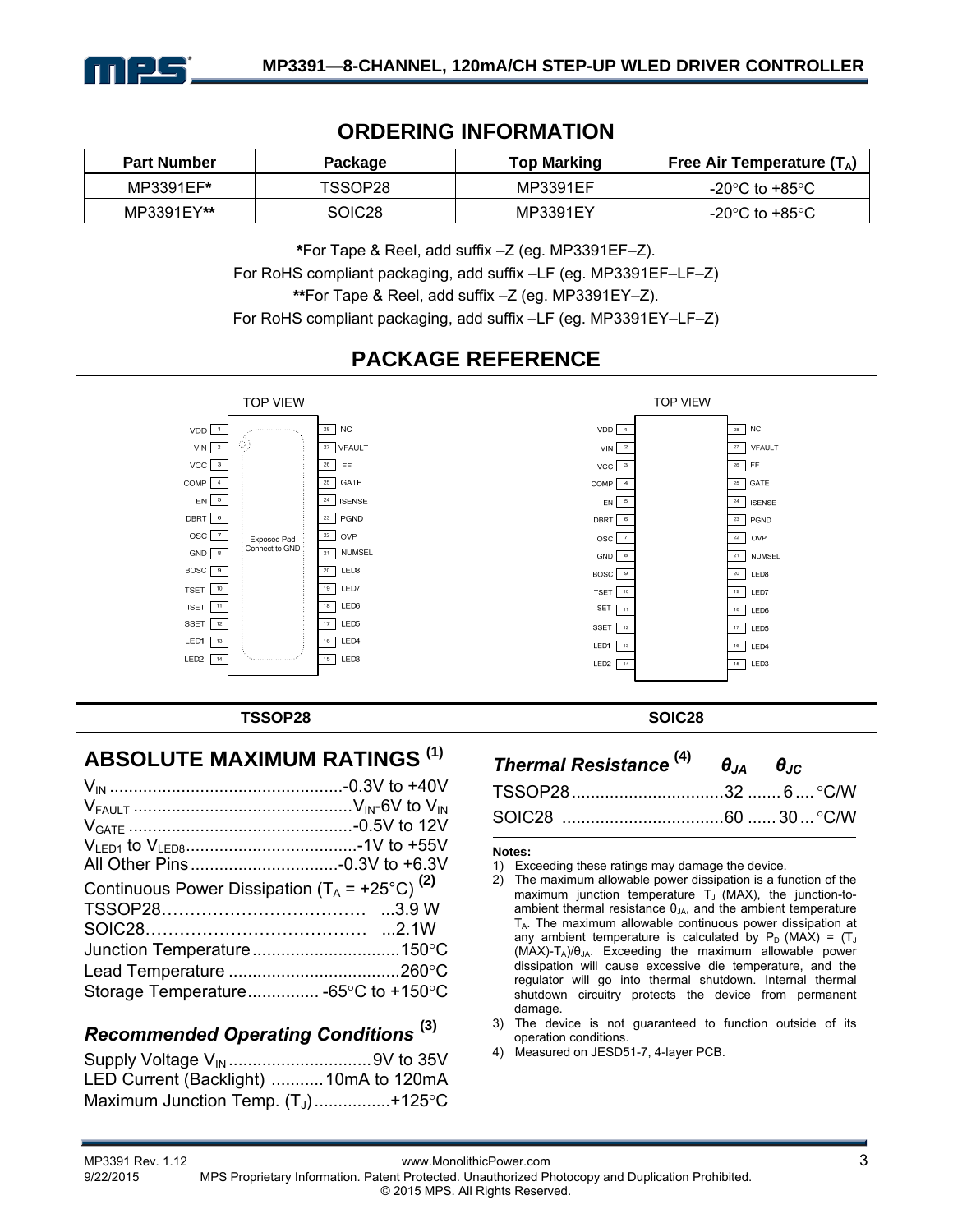

### **ELECTRICAL CHARACTERISTICS**

#### $V_{IN}$  =18V,  $V_{EN}$  = 5V,  $T_A$  = +25°C, unless otherwise noted.

| <b>Parameters</b>                                | <b>Symbol</b>              | <b>Condition</b>                                                                        | Min  | <b>Typ</b> | <b>Max</b>     | <b>Units</b> |
|--------------------------------------------------|----------------------------|-----------------------------------------------------------------------------------------|------|------------|----------------|--------------|
| <b>Operating Input Voltage</b>                   | $V_{IN}$                   |                                                                                         | 9    |            | 35             | V            |
| Supply Current (Quiescent)                       | $I_{\mathsf{Q}}$           | $V_{IN} = 18V$ , $V_{EN} = 5V$ , no load no<br>switching, $R_{\text{ISET}} = 20k\Omega$ |      | 3.5        |                | mA           |
| Supply Current (Shutdown)                        | $I_{ST}$                   | $V_{EN}$ =0V, $V_{IN}$ =18V                                                             |      |            | $\overline{2}$ | μA           |
| <b>VCC Output Voltage</b>                        | $V_{\rm CC}$               | $6V < VIN < 35V$ ,<br>$V_{EN} = 5V$ ,<br>0 < I <sub>VCC</sub> < 10mA                    | 4.5  | 5          | 5.5            | V            |
| <b>VCC UVLO Threshold</b>                        | V <sub>CC_UVLO</sub>       | <b>Rising Edge</b>                                                                      | 3.4  | 3.9        | 4.3            | $\vee$       |
| <b>VCC UVLO Hysteresis</b>                       |                            |                                                                                         |      | 200        |                | mV           |
| <b>VDD Output Voltage</b>                        | $V_{DD}$                   | $\overline{12V}$ V <sub>IN</sub> < 35V,<br>$V_{EN} = 5V$ ,<br>0 <sub>VDD</sub> <15mA    | 9    | 10         | 11             | $\vee$       |
| <b>VDD UVLO Threshold</b>                        | V <sub>CC_UVLO</sub>       | <b>Rising Edge</b>                                                                      | 6.8  | 7.3        | 7.8            | $\vee$       |
| <b>VDD UVLO Hysteresis</b>                       |                            |                                                                                         |      | 500        |                | mV           |
| EN High Voltage                                  | $V_{EN_HIGH}$              | $V_{EN}$ Rising                                                                         | 1.6  |            |                | $\vee$       |
| <b>EN Low Voltage</b>                            | V <sub>EN_LOW</sub>        | $V_{EN}$ Falling                                                                        |      |            | 0.8            | $\vee$       |
| <b>NUMSEL High Threshold</b>                     | V <sub>NUMSEL</sub> HI     | Rising, 6 strings                                                                       | 3    |            |                | $\vee$       |
| <b>NUMSEL Low Threshold</b>                      | VNUMSEL_LO                 | Falling, 4 strings                                                                      |      |            | 0.8            | V            |
| <b>STEP-UP CONVERTER</b>                         |                            |                                                                                         |      |            |                |              |
| Gate<br><b>Driver</b><br>Impedance<br>(Sourcing) | $\mathsf{R}_{\mathsf{GH}}$ | $V_{DD} = 10V, I_{GATE} = 10mA$                                                         |      | 4.5        |                | Ω            |
| Impedance<br>Gate<br><b>Driver</b><br>(Sinking)  | $R_{GL}$                   | $V_{DD} = 10V, I_{GATE} = -10mA$                                                        |      | 1.5        |                | Ω            |
| Maximum<br>Source<br>Gate<br>Current             | <b>I</b> SOURCE            |                                                                                         |      | 0.4        |                | A            |
| <b>Gate Maximum Sink Current</b>                 | I <sub>SINK</sub>          |                                                                                         |      | 1          |                | A            |
| <b>Switching Frequency</b>                       | $f_{SW}$                   | $R_{\rm OSC} = 50k\Omega$                                                               | 235  | 280        | 325            | kHz          |
| <b>OSC Voltage</b>                               | $V_{\text{OSC}}$           |                                                                                         | 1.20 | 1.23       | 1.26           | $\vee$       |
| Minimum On Time                                  | $T_{ON\_MIN}$              | PWM Mode,<br>when no pulse skipping happens                                             |      | 200        |                | ns           |
| Maximum Duty Cycle                               | $D_{MAX}$                  |                                                                                         | 90   |            |                | $\%$         |
| <b>ISENSE Limit</b>                              |                            | 90% Duty Cycle                                                                          | 175  | 230        | 285            | mV           |
| <b>COMP Source Current Limit</b>                 | <b>ICOMP SOLI</b>          |                                                                                         |      | 200        |                | μA           |
| <b>COMP Sink Current Limit</b>                   | <b>COMP SILI</b>           |                                                                                         |      | 50         |                | μA           |
| <b>PWM DIMMING</b>                               |                            |                                                                                         |      |            |                |              |
| <b>DBRT Leakage Current</b>                      | I <sub>DBRT_LK</sub>       |                                                                                         | $-5$ |            | $+5$           | μA           |
| <b>BOSC Frequency</b>                            | $F_{\text{BOSC}}$          | $C_{\text{BOSC}}$ =2.2nF                                                                | 1.2  | 1.6        | 2              | kHz          |
| <b>BOSC Output Current</b>                       | $I_{\text{BOSC}}$          |                                                                                         | 5.7  | 7.0        | 7.9            | μA           |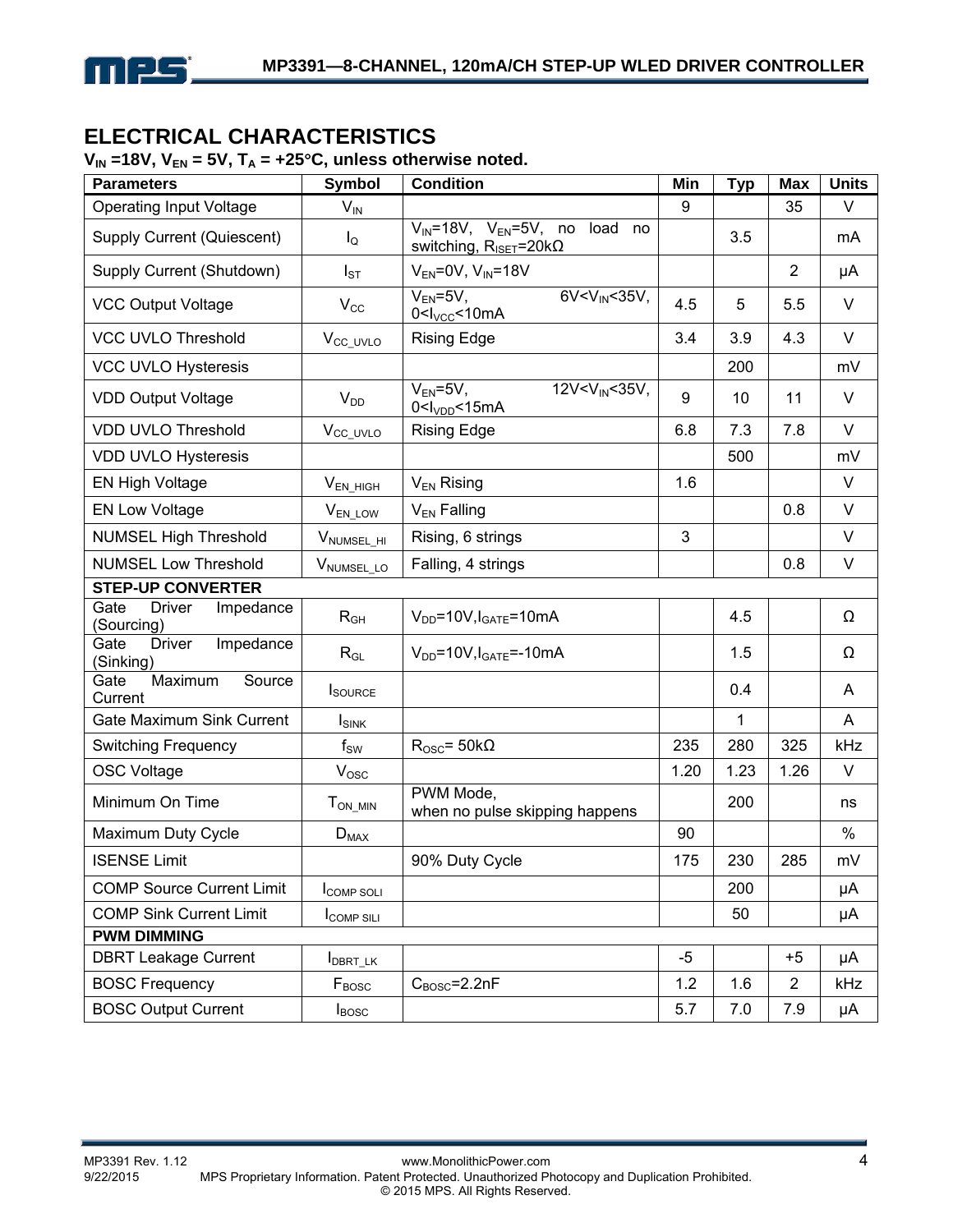

## **ELECTRICAL CHARACTERISTICS** *(continued)*

 $V_{IN}$  =18V,  $V_{EN}$  = 5V,  $T_A$  = +25°C, unless otherwise noted.

| <b>Parameters</b>                                           | Symbol              | <b>Condition</b>              | Min  | Typ  | <b>Max</b> | <b>Units</b> |  |  |
|-------------------------------------------------------------|---------------------|-------------------------------|------|------|------------|--------------|--|--|
| <b>LED CURRENT REGULATION</b>                               |                     |                               |      |      |            |              |  |  |
| <b>ISET Voltage</b>                                         | $V_{\sf ISET}$      |                               | 1.21 | 1.23 | 1.25       | $\vee$       |  |  |
| <b>LEDX Average Current</b>                                 | I <sub>LED</sub>    | $R_{\text{ISET}} = 20k\Omega$ | 58.9 | 60.4 | 61.9       | mA           |  |  |
| Current Matching (5)                                        |                     | ILED=60.4mA                   |      |      | 2.5        | $\%$         |  |  |
| <b>LEDX Regulation Voltage</b>                              | <b>VLEDX</b>        | ILED=60.4mA                   |      | 450  |            | mV           |  |  |
| <b>PROTECTION</b>                                           |                     |                               |      |      |            |              |  |  |
| <b>OVP Over Voltage Threshold</b>                           | $V_{OVP\_OV}$       | <b>Rising Edge</b>            | 1.20 | 1.24 | 1.28       | $\vee$       |  |  |
| <b>OVP UVLO threshold</b>                                   | V <sub>OVP_UV</sub> | Step-up Converter Fails       | 50   | 80   | 110        | mV           |  |  |
| <b>LEDX UVLO Threshold</b>                                  | VLEDX_UV            |                               | 140  | 190  | 240        | mV           |  |  |
| <b>SSET Voltage Gain</b>                                    |                     | Short LED Voltage Threshold   | 4.2  | 4.5  | 4.8        |              |  |  |
| <b>TSET Source Current</b>                                  | I <sub>TSET</sub>   |                               | 40   | 50   | 60         | μA           |  |  |
| <b>TSET Fault Threshold</b>                                 |                     |                               | 1.20 | 1.24 | 1.28       | $\vee$       |  |  |
| <b>Thermal Shutdown Threshold</b>                           | $T_{ST}$            |                               |      | 150  |            | $^{\circ}$ C |  |  |
| FF Pull Down Resistance                                     | $R_{FF}$            |                               |      | 100  |            | Ω            |  |  |
| <b>VFAULT Pull Down Current</b>                             | <b>IFAULT</b>       |                               | 40   | 55   | 70         | μA           |  |  |
| <b>VFAULT Blocking-Off Voltage</b><br>(with Respect to VIN) | <b>VFAULT</b>       | VIN = 18V, VIN-VFAULT         |      | 6    |            | $\vee$       |  |  |

#### **Notes:**

5) Matching is defined as the difference of the maximum to minimum current divided by 2 times average currents.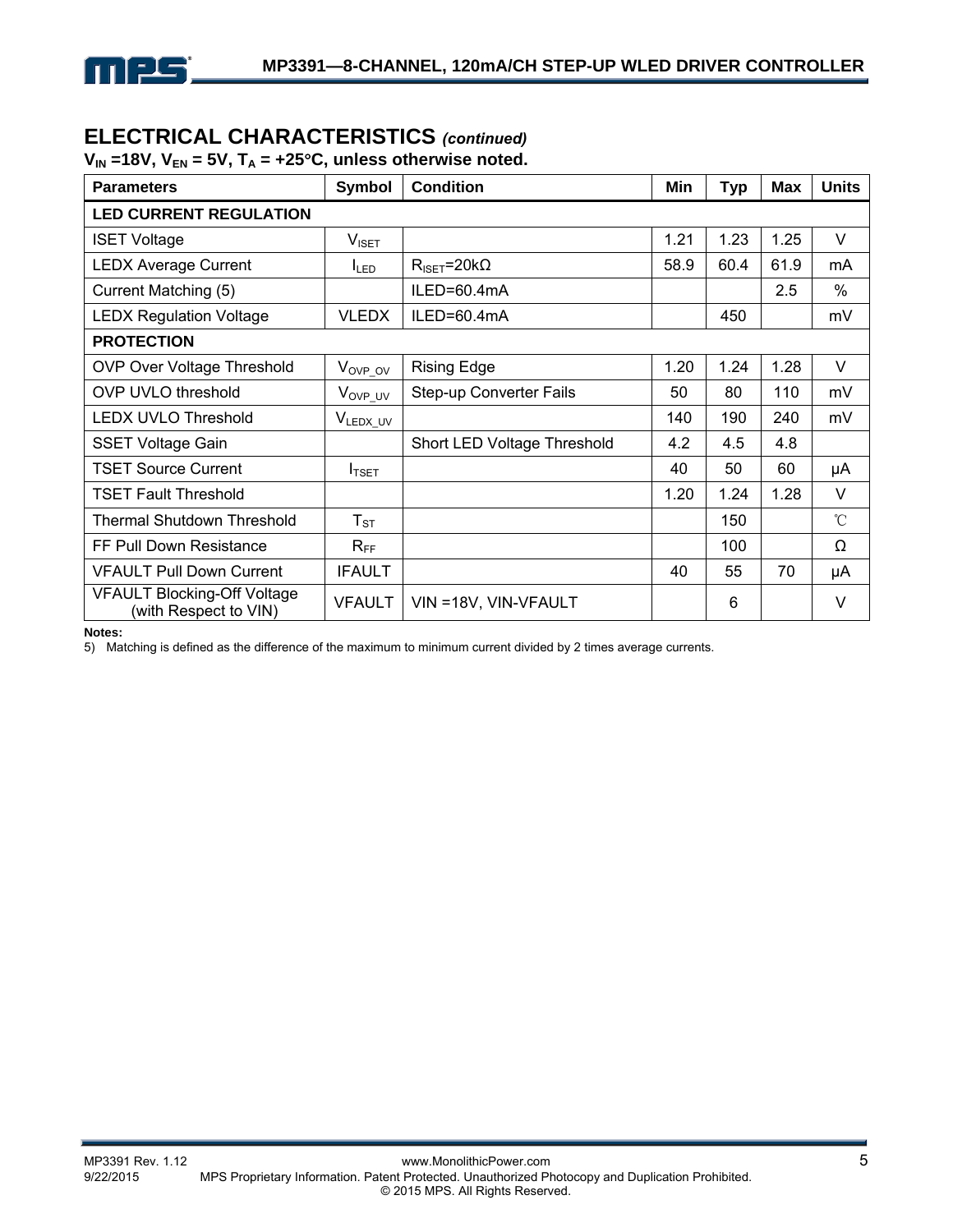

### **PIN FUNCTIONS**

| Pin#             | <b>Name</b>      | <b>Description</b>                                                                                                                                                                                                                                                                                                                                                                            |
|------------------|------------------|-----------------------------------------------------------------------------------------------------------------------------------------------------------------------------------------------------------------------------------------------------------------------------------------------------------------------------------------------------------------------------------------------|
| 1                | <b>VDD</b>       | The Internal 10V Linear Regulator Output. VDD provides power supply for the internal<br>MOSFET switch gate driver circuitry. Bypass VDD to GND with a ceramic capacitor.                                                                                                                                                                                                                      |
| $\overline{2}$   | <b>VIN</b>       | Supply Input. VIN supplies the power to the chip, Drive VIN with 9V to 35V power source.<br>Must be locally bypassed with a ceramic capacitor                                                                                                                                                                                                                                                 |
| 3                | <b>VCC</b>       | Option NC. The Internal 5V Linear Regulator Output. VCC provides power supply for the<br>internal control circuitry. Bypass VCC to GND with a ceramic capacitor.                                                                                                                                                                                                                              |
| 4                | <b>COMP</b>      | Step-up Converter Compensation Pin. This pin is used to compensate the regulation<br>control loop. Connect a capacitor or a series RC network from COMP to GND.                                                                                                                                                                                                                               |
| 5                | EN               | Enable Control Input. Do not let this pin floating.                                                                                                                                                                                                                                                                                                                                           |
| 6                | <b>DBRT</b>      | Brightness Control Input. To use external PWM dimming mode, apply a PWM signal on<br>this pin for brightness control. To use DC input PWM dimming mode, apply a DC voltage<br>range from 0.2V to 1.2V on this pin linearly to set the internal dimming duty cycle from 0%<br>to 100%. The MP3391 has positive dimming polarity on DBRT.                                                       |
| $\overline{7}$   | <b>OSC</b>       | Switching Frequency Set. Connect a resistor between OSC and GND to set the step-up<br>converter switching frequency. The voltage at this pin is regulated to 1.23V. The clock<br>frequency is proportional to the current sourced from this pin.                                                                                                                                              |
| 8                | <b>GND</b>       | Analog Ground.                                                                                                                                                                                                                                                                                                                                                                                |
| $\boldsymbol{9}$ | <b>BOSC</b>      | Dimming Repetition Set. This is the timing pin for the oscillator to set the dimming<br>frequency. To use DC input PWM dimming mode, connect a capacitor from this pin to<br>GND to set the internal dimming frequency. A saw-tooth waveform is generated on this<br>pin. To use external PWM dimming mode, connect a resistor from this pin to GND, and<br>apply the PWM signal on DBRT pin. |
| 10               | <b>TSET</b>      | Short LED Protection Timer Set. Connect a ceramic capacitor on this pin to set the<br>protection timer. The protection is triggered when internal 50uA current source charges<br>the capacitor voltage to 1.24V. Tset(ms)=0.0248 $\times$ C(nF), Tset is about 11.7ms for 470nF<br>capacitor.                                                                                                 |
| 11               | <b>ISET</b>      | LED Current Set. Tie a current setting resistor from this pin to ground to program the<br>current in each LED string. This pin voltage is regulated to 1.23V. the LED current is<br>proportional to the current through the ISET resistor.                                                                                                                                                    |
| 12               | <b>SSET</b>      | Short LED Protection Voltage Threshold Set. Connect this pin to VCC through external<br>divide resistors to set the short LED protection threshold. When LEDX pin voltage reaches<br>4.5 times of SSET pin voltage, the TSET pin capacitor is charged up for a protection timer.<br>Vshort= $4.5 \times$ Vsset.                                                                               |
| 13               | LED1             | LED String 1 Current Input. This pin is the open-drain output of an internal dimming<br>control switch. Connect the LED String 1 cathode to this pin.                                                                                                                                                                                                                                         |
| 14               | LED <sub>2</sub> | LED String 2 Current Input. This pin is the open-drain output of an internal dimming<br>control switch. Connect the LED String 2 cathode to this pin.                                                                                                                                                                                                                                         |
| 15               | LED <sub>3</sub> | LED String 3 Current Input. This pin is the open-drain output of an internal dimming<br>control switch. Connect the LED String 3 cathode to this pin.                                                                                                                                                                                                                                         |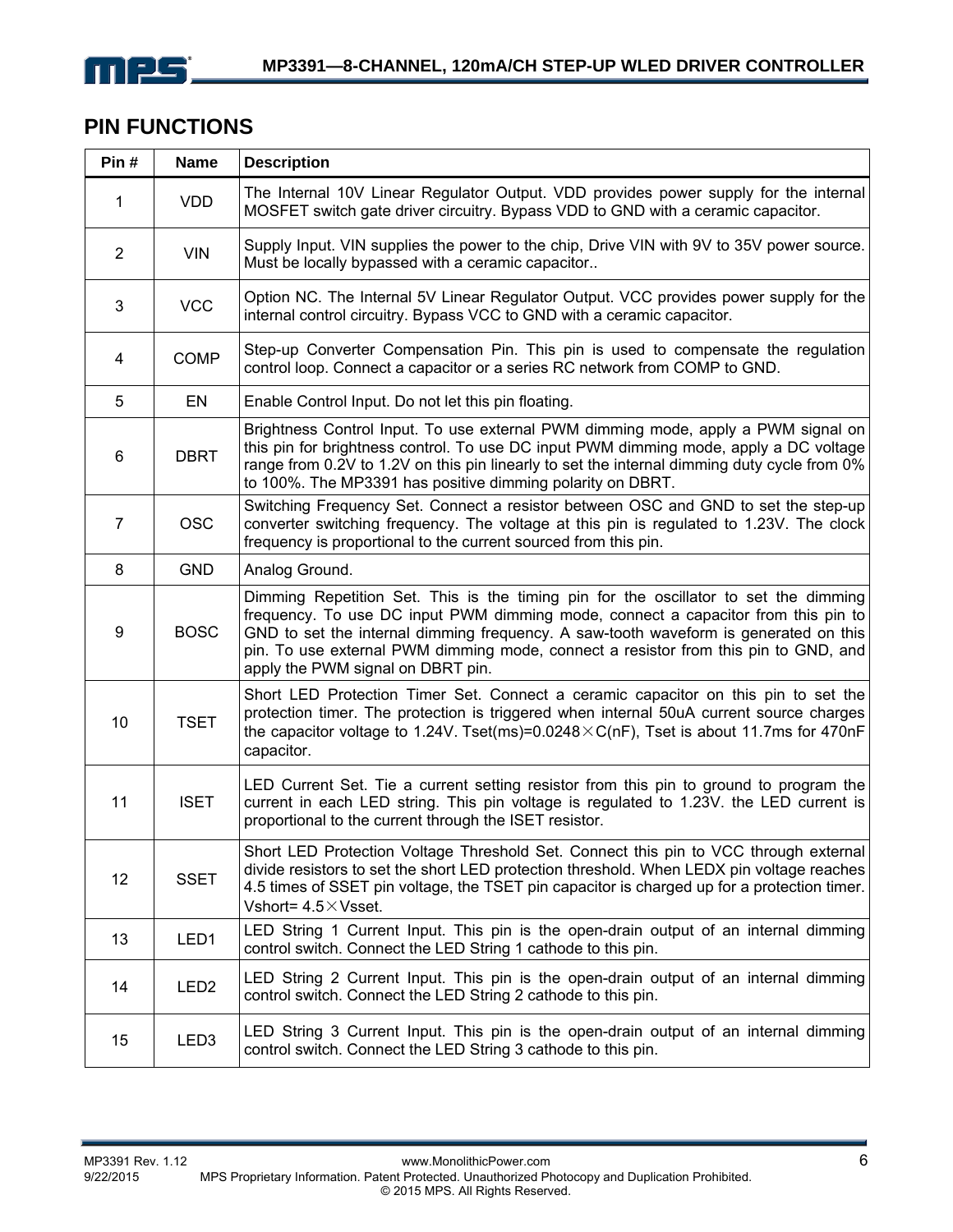

### **PIN FUNCTIONS** *(continued)*

| Pin# | <b>Name</b>      | <b>Description</b>                                                                                                                                                                                                                                  |
|------|------------------|-----------------------------------------------------------------------------------------------------------------------------------------------------------------------------------------------------------------------------------------------------|
| 16   | LED <sub>4</sub> | LED String 4 Current Input. This pin is the open-drain output of an internal dimming<br>control switch. Connect the LED String 4 cathode to this pin.                                                                                               |
| 17   | LED <sub>5</sub> | LED String 5 Current Input. This pin is the open-drain output of an internal dimming<br>control switch. Connect the LED String 5 cathode to this pin.                                                                                               |
| 18   | LED <sub>6</sub> | LED String 6 Current Input. This pin is the open-drain output of an internal dimming<br>control switch. Connect the LED String 6 cathode to this pin.                                                                                               |
| 19   | LED7             | LED String 7 Current Input. This pin is the open-drain output of an internal dimming<br>control switch. Connect the LED String 7 cathode to this pin.                                                                                               |
| 20   | LED <sub>8</sub> | LED String 8 Current Input. This pin is the open-drain output of an internal dimming<br>control switch. Connect the LED String 8 cathode to this pin.                                                                                               |
| 21   | <b>NUMSEL</b>    | Number of LED String Selection. Set this pin high enables the 6 strings (LED1~LED6)<br>operation. Pull this pin low enables the 4 strings (LED1~LED4) operation. Float this pin<br>enables the 8 strings operation.                                 |
| 22   | <b>OVP</b>       | Over-voltage Protection Input. Connect a resistor divider from output to this pin to<br>program the OVP threshold. When this pin voltage reaches 1.24V, the MP3391 triggers<br>Over Voltage Protection mode.                                        |
| 23   | <b>PGND</b>      | Step-up Converter Power Ground.                                                                                                                                                                                                                     |
| 24   | <b>ISENSE</b>    | Current Sense Input. During normal operation, this pin senses the voltage across the<br>external inductor current sensing resistor for peak current mode control and also to limit<br>the inductor current during every switching cycle.            |
| 25   | <b>GATE</b>      | Step-up Converter Power Switch Gate Output. This pin drives the external power N-MOS<br>device.                                                                                                                                                     |
| 26   | FF               | Fault Flag. It is the drain of internal N-channel MOSFET. When open/short protection is<br>triggered, the FF pin is pulled to GND.                                                                                                                  |
| 27   | <b>VFAULT</b>    | Fault Disconnection Switch Driver Output. When the system starts up normally, this pin<br>turns on the external PMOS. When the Vout is shorted to GND or MP3391 is disabled,<br>the external PMOS is turned off to disconnect the input and output. |
| 28   | <b>NC</b>        | No Connection                                                                                                                                                                                                                                       |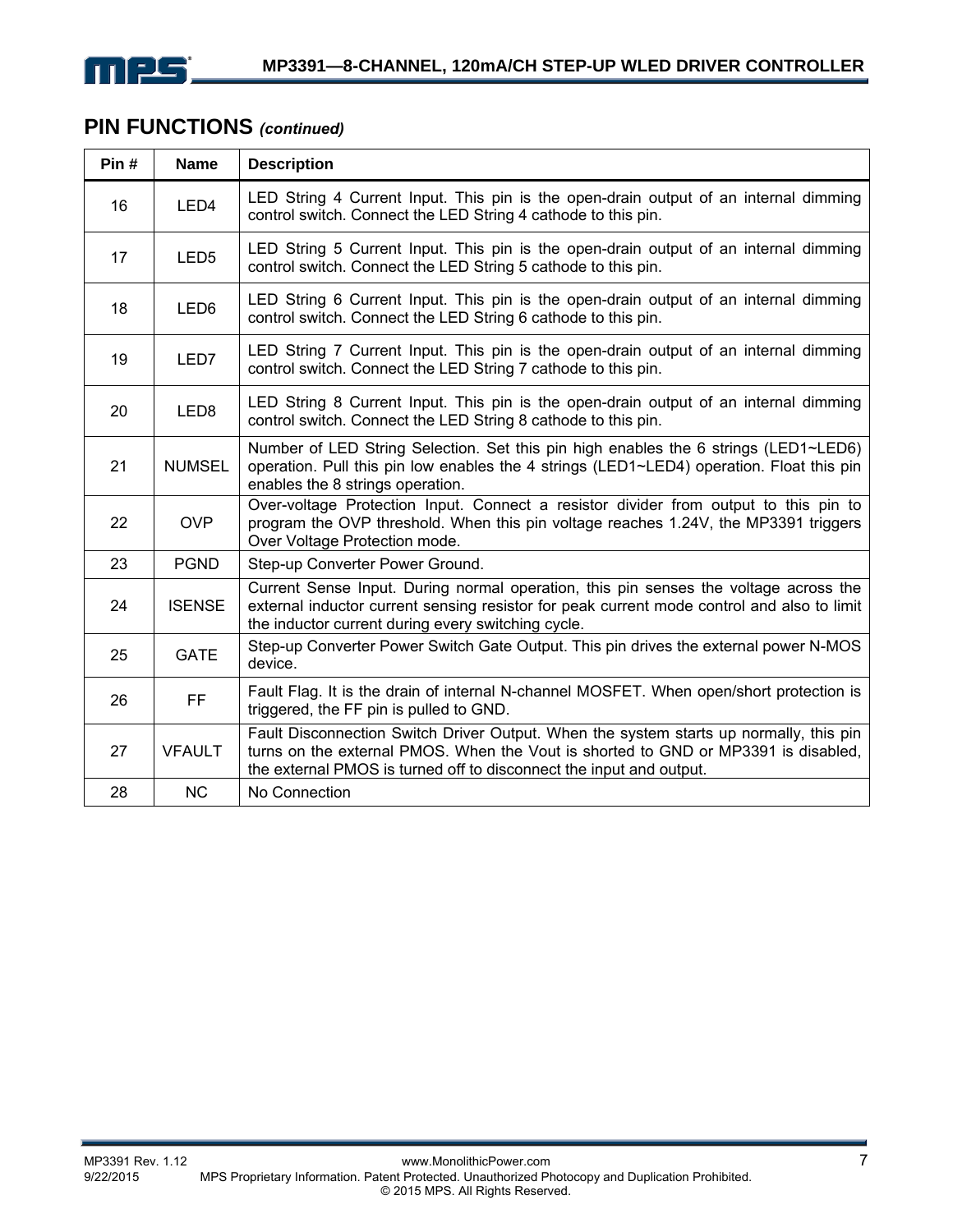

#### V<sub>IN</sub> =15V, 14 LEDs in series, 8 strings parallel, 60mA/string, unless otherwise noted. **Efficiency vs. Steady State Vin Startup Input Voltage** 0.97 0.95 0.93 **V<sub>SW</sub>** VSW EFFICIENCY EFFICIENCY 20V/div. 20V/div.  $0.9<sup>1</sup>$ .<br>Taaladamaalaanadammalaa 0.89 V<sub>OUT</sub><br>.20V/div V<sub>OUT</sub><br>20V/div. 0.87 V<sub>IN</sub><br>.10V/div 0.85 l<sub>LED</sub><br>.200mA/div l<sub>LED</sub><br>.500mA/div  $0.83\frac{L}{5}$ 4ms/div. 5 10 15 20 25 30 35 4µs/div.  $V_{IN}$  (V) **Ven Startup External PWM Dimming DC Burst Dimming**  $f_{\text{PWM}} = 200$ Hz,  $D_{\text{PWM}} = 50\%$  $C_{\text{BOSC}}$  = 2.2nF,  $V_{\text{PWMI}}$  = 0.7V  $V_{SW}$ VSW VSW 20V/div. 20V/div. 20V/div. V<sub>OUT</sub><br>.20V/div V<sub>OUT</sub><br>.20V/div V<sub>OUT</sub><br>.20V/div **V<sub>PWM</sub>** BOSC 5V/div. VEN 500mV/div. 5V/div.  $I<sub>I</sub>$ I LED I LED 500mA/div 500mA/div. 500mA/div. 10ms/div. 2ms/div. 1ms/div.



**TYPICAL PERFORMANCE CHARACTERISTICS** 

#### **Short LED Protection** short  $V_{\text{OUT}}$  to GND at working

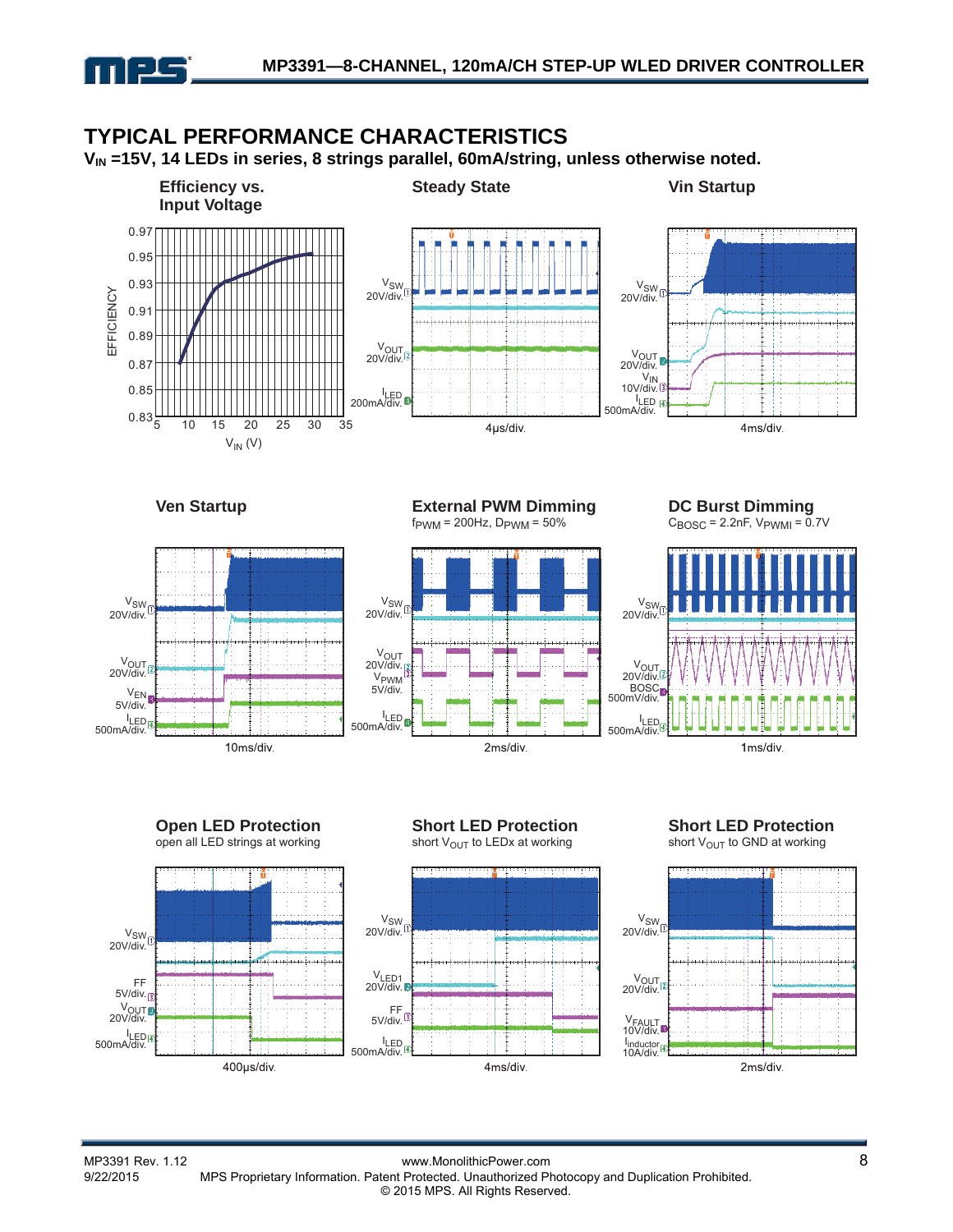

### **FUNCTION DIAGRAM**

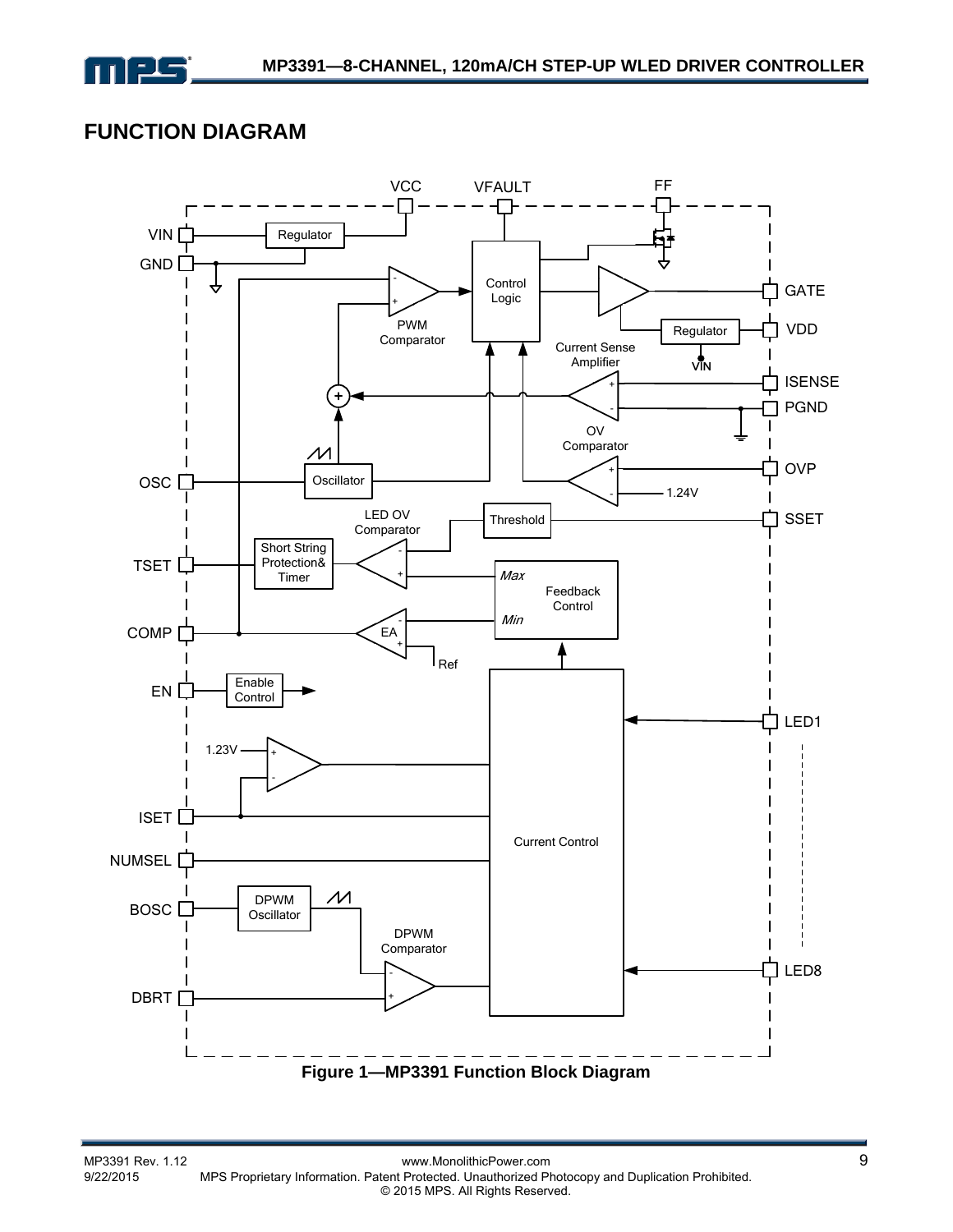

### **OPERATION**

The MP3391 employs a programmable constant frequency, peak current mode step-up converter and 8-channels regulated current sources to regulate the array of 8 strings white LEDs. The number of LED string is selected by NUMSEL pin for 8/6/4 LED strings. The operation of the MP3391 can be understood by referring to the block diagram of Figure 1.

#### **Internal Regulator**

The MP3391 includes two internal linear regulators (VCC and VDD). VCC regulator offers a 5V power supply for the internal control circuitry. VDD regulator offers a 10V power supply for the external MOSFET switch gate driver. The VCC and VDD voltage drops to 0V when the chip shuts down. The MP3391 features Under Voltage Lockout. The chip is disabled until VCC exceeds the UVLO threshold. And the hysteresis of UVLO is approximately 200mV.

#### **System Startup**

When the MP3391 is enabled, the chip monitors the OVP pin to see if the Schottky diode is not connected or the boost output is short to GND. If the OVP voltage is lower than 80mV, the chip will be disabled. The MP3391 will also check other safety limits, including UVLO and OTP after the OVP test is passed. If they are all in function, it then starts boosting the step-up converter with an internal soft-start.

It is recommended on the start up sequence that the enable signal comes after input voltage and PWM dimming signal established.

#### **Step-up Converter**

The converter operation frequency is programmable (from 60kHz to 900kHz) with a external set resistor on OSC pin, which is helpful for optimizing the external components sizes and improving the efficiency.

At the beginning of each cycle, the external MOSFET is turned with the internal clock. To prevent sub-harmonic oscillations at duty cycles greater than 50 percent, a stabilizing ramp is added to the output of the current sense amplifier and the result is fed into the PWM comparator. When this result voltage reaches the output voltage of the error amplifier  $(V_{\text{COMP}})$  the external MOSFET is turned off.

The voltage at the output of the internal error amplifier is an amplified signal of the difference between the reference voltage and the feedback voltage. The converter automatically chooses the lowest active LEDX pin voltage for providing enough bus voltage to power all the LED arrays.

If the feedback voltage drops below the 450mV reference, the output of the error amplifier increases. It results in more current flowing through the power FET, thus increasing the power delivered to the output. In this way it forms a close loop to make the output voltage in regulation.

At light-load or Vout near to Vin operation, the converter runs into the pulse-skipping mode, the FET is turned on for a minimum on-time of approximately 100ns, and then the converter discharges the power to the output in the remain period. The external MOSFET will keep off until the output voltage needs to be boosted again.

#### **Dimming Control**

The MP3391 provides two PWM dimming methods: external PWM signal or DC input PWM Dimming mode (see Figure 2). Both methods results in PWM chopping of the current in the LEDs for all 8 channels to provide LED control.



#### **Figure 2—PWM Dimming Method**

When bias the BOSC pin to a DC level, applying a PWM signal to the DBRT pin to achieve the PWM dimming. A DC analog signal can be directly applied to the DBRT pin to modulate the LED current with a capacitor on BOSC pin. And the DC signal is then converted to a DPWM dimming signal at the setting oscillation frequency.

The brightness of the LED array is proportional to the duty cycle of the DPWM signal. The DPWM signal frequency is set by the cap at the BOSC pin.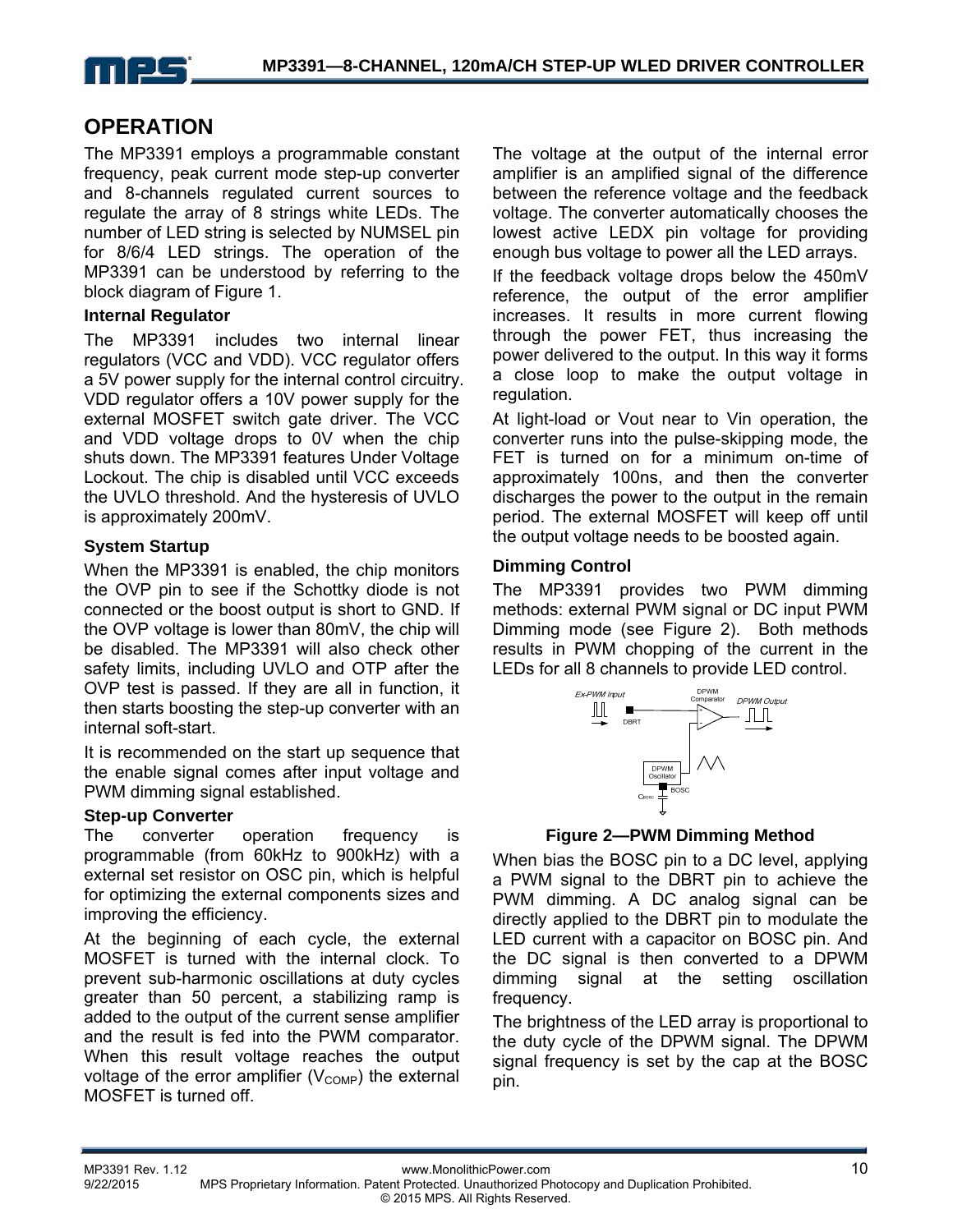

#### **Open String Protection**

The open string protection is achieved through detecting the voltage of OVP and LED1~8 pin. If one or more strings are open, the respective LEDX pins are pulled to ground and the IC keeps charging the output voltage until it reach OVP threshold. Then the part marks off the open strings whose LEDX pin voltage is less than 190mV. Once the mark-off operation completes, the remaining LED strings will force the output voltage back into tight regulation. The string with the highest voltage drop is the ruling string during output regulation.

The MP3391 always tries to light at least one string and if all strings in use are open, theMP3391 shuts down the step-up converter. The part maintains mark-off information until resetting it.

#### **Short String Protection**

The MP3391 monitors the LEDX pin voltage to judge if the short string occurs. If one or more

strings are short, the respective LEDX pins tolerate high voltage stress. If the LEDX pin voltage is higher than threshold programmed by SSET pin, the short string condition is detected on the respective string. When the short string fault (LEDX over-voltage fault) continues for greater than protection timer programmed by TSET capacitor, the string is marked off and disabled. Once a string is marked off, its current regulation is forced to disconnect from the output voltage loop regulation. The marked-off LED strings will be shut off totally until the part restarts. If all strings in use are short, the MP3391 shuts down the step-up converter.

When the open or short protection is triggered, the FF pin will be pull to GND. the pull-up resistor  $R_{FF}$  and FF pin achieve the fault flag function to indicate the system status.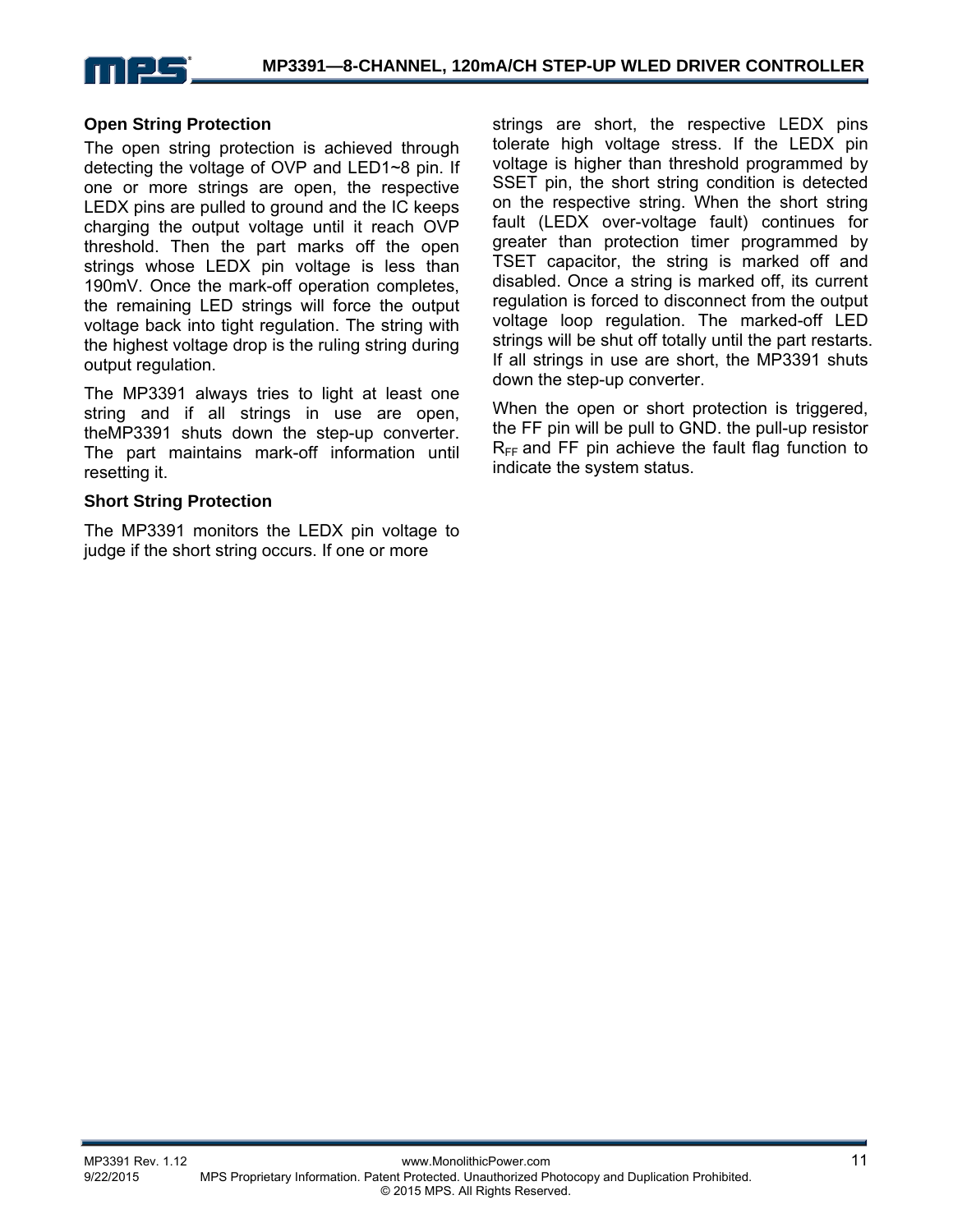

#### **APPLICATION INFORMATION Selecting the Switching Frequency**

The switching frequency of the step-up converter is programmable from 60kHz to 900kHz. An oscillator resistor on OSC pin sets the internal oscillator frequency for the step-up converter according to the equation:

 $f_{SW}$  (kHz)= 17000/ (10+ $R_{OSC}$ ) (kΩ)

For  $R_{\text{OSC}}$ =50k $\Omega$ , the switching frequency is set to 283 kHz.

#### **Setting the LED Current**

The LED string currents are identical and set through the current setting resistor on the ISET pin.

 $I_{LED}$  = 1000 x 1.23V /  $R_{SET}$ 

For  $R_{SET}$ =60.4kΩ, the LED current is set to 20mA. The ISET pin can not be open.

#### **The Number of LED Strings Selection**

The MP3391 can drive 8 strings, 6 strings or 4 strings of LEDs. Set the NUMSEL high level for driving 6 strings of LEDs (LED1~LED6). Set the NUMSEL low level for driving 4 strings of LEDs (LED1~LED4). Float the NUMSEL pin for driving 8 strings of LEDs.

#### **Selecting the Input Capacitor**

The input capacitor reduces the surge current drawn from the input supply and the switching noise from the device. The input capacitor impedance at the switching frequency should be less than the input source impedance to prevent high frequency switching current from passing through the input. Ceramic capacitors with X5R or X7R dielectrics are highly recommended because of their low ESR and small temperature coefficients. For most applications, a 4.7μF ceramic capacitor paralleled a 220μF electrolytic capacitor is sufficient.

#### **Selecting the Inductor and Current Sensing Resistor**

The inductor is required to force the higher output voltage while being driven by the input voltage. A larger value inductor results in less ripple current, resulting in lower peak inductor current and reducing stress on the internal N-Channel MOSFET. However, the larger value inductor has a larger physical size, higher series resistance, and lower saturation current.

Choose an inductor that does not saturate under

the worst-case load conditions. A good rule for determining the inductance is to allow the peakto-peak ripple current to be approximately 30% to 40% of the maximum input current. Calculate the required inductance value by the equation:

$$
L = \frac{V_{\text{IN}} \times (V_{\text{OUT}} - V_{\text{IN}})}{V_{\text{OUT}} \times f_{\text{SW}} \times \Delta I}
$$

$$
I_{\text{IN}(\text{MAX})} = \frac{V_{\text{OUT}} \times I_{\text{LOAD}(\text{MAX})}}{V_{\text{IN}} \times \eta}
$$

$$
\Delta I = (30\% \sim 40\%) \times I_{\text{IN}(\text{MAX})}
$$

Where  $V_{IN}$  is the minimum input voltage,  $f_{SW}$  is the switching frequency,  $I_{\text{LOAD(MAX)}}$  is the maximum load current, ∆I is the peak-to-peak inductor ripple current and η is the efficiency.

The switch current is usually used for the peak current mode control. In order to avoid hitting the current limit, the voltage across the sensing resistor  $R_{\text{SENSE}}$  should be less than 80% of the worst case current limit voltage,  $V_{\text{SENSE}}$ 

$$
R_{\text{SENSE}} = \frac{0.8 \times V_{\text{SENSE}}}{I_{L(\text{PEAK})}}
$$

Where  $I_{L(PEAK)}$  is the peak value of the inductor current.  $V_{\text{SPNSF}}$  is shown in Figure 3.

**Current Limit(Vsense) vs. Duty Cycle**



**Figure 3–VSENSE VS Duty Cycle** 

#### **Selecting the Power MOSFET**

The MP3391 is capable of driving a wide variety of N-Channel power MOSFETS. The critical parameters of selection of a MOSFET are:

- 1. Maximum drain to source voltage,  $V_{DS(MAX)}$
- $_{2.}$  Maximum current,  $I_{D(MAX)}$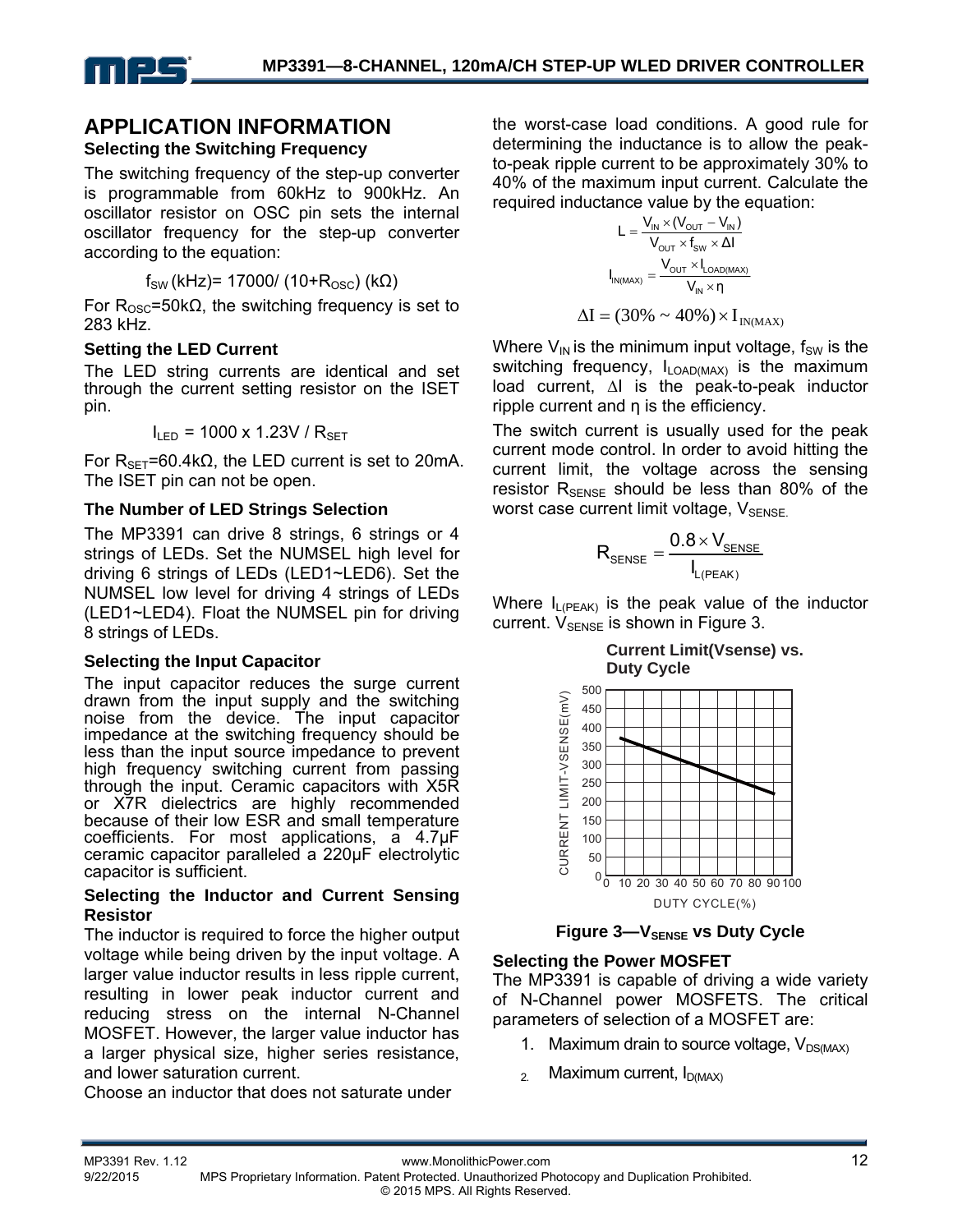

- 3. On-resistance,  $R_{DS(ON)}$
- 4. Gate source charge  $Q_{GS}$  and gate drain charge  $Q_{GD}$
- 5. Total gate charge,  $Q_G$

Ideally, the off-state voltage across the MOSFET is equal to the output voltage. Considering the voltage spike when it turns off,  $V_{DS(MAX)}$  should be greater than 1.5 times of the output voltage.

The maximum current through the power MOSFET happens when the input voltage is minimum and the output power is maximum. The maximum RMS current through the MOSFET is given by

$$
I_{RMS(MAX)} = I_{IN(MAX)} \times \sqrt{D_{MAX}}
$$

Where:

$$
D_{MAX} \approx \frac{V_{OUT} - V_{IN(MIN)}}{V_{OUT}}
$$

The current rating of the MOSFET should be greater than 1.5 times  $I<sub>RMS</sub>$ 

The on resistance of the MOSFET determines the conduction loss, which is given by:

$$
P_{\text{cond}} = I_{\text{RMS}}^{2} \times R_{\text{DS (on)}} \times k
$$

Where k is the temperature coefficient of the MOSFET.

The switching loss is related to  $Q_{GD}$  and  $Q_{GS1}$ which determine the commutation time.  $Q_{GS1}$  is the charge between the threshold voltage and the plateau voltage when a driver charges the gate, which can be read in the chart of  $V_{GS}$  vs.  $Q_G$ of the MOSFET datasheet.  $Q_{GD}$  is the charge during the plateau voltage. These two parameters are needed to estimate the turn on and turn off loss.

$$
P_{SW} = \frac{Q_{GS1} \times R_G}{V_{DR} - V_{TH}} \times V_{DS} \times I_{IN} \times f_{SW} +
$$

$$
\frac{Q_{GD} \times R_G}{V_{DR} - V_{PLT}} \times V_{DS} \times I_{IN} \times f_{SW}
$$

Where  $V_{TH}$  is the threshold voltage,  $V_{PLT}$  is the plateau voltage,  $R<sub>G</sub>$  is the gate resistance,  $V<sub>DS</sub>$  is the drain-source voltage. Please note that the switching loss is the most difficult part in the loss estimation. The formula above provides a simple

physical expression. If more accurate estimation is required, the expressions will be much more complex.

For extended knowledge of the power loss estimation, readers should refer to the book "Power MOSFET Theory and Applications" written by Duncan A. Grant and John Gowar.

The total gate charge,  $Q<sub>G</sub>$ , is used to calculate the gate drive loss. The expression is

$$
P_{DR} = Q_G \times V_{DR} \times f_{SW}
$$

where  $V_{DR}$  is the drive voltage.

#### **Selecting the Output Capacitor**

The output capacitor keeps the output voltage ripple small and ensures feedback loop stability.

The output capacitor impedance should be low

at the switching frequency. Ceramic capacitors with X7R dielectrics are recommended for their low ESR characteristics. For most applications, a 4.7μF ceramic capacitor paralleled 10μF electrolytic capacitor will be sufficient.

#### **Setting the Over Voltage Protection**

The open string protection is achieved through the over voltage protection (OVP). In some cases, an LED string failure results in the feedback voltage always zero. The part then keeps boosting the output voltage higher and higher. If the output voltage reaches the programmed OVP threshold, the protection will be triggered.

To make sure the chip functions properly, the OVP setting resistor divider must be set with a proper value. The recommended OVP point is about 1.2 times higher than the output voltage for normal operation.

$$
V_{_{OVP}}=1.24\times\big(1+\frac{R_{_{HIGH}}}{R_{_{LOW}}}\big)
$$

#### **Selecting Dimming Control Mode**

The MP3391 provides 2 different dimming methods

#### 1. Direct PWM Dimming

An external PWM dimming signal is employed to achieve PWM dimming control. Connect a 100kΩ resistor from BOSC pin to GND and apply the 100Hz to 20kHz PWM dimming signal to DBRT pin. The minimum recommended amplitude of the PWM signal is 1.2V, The low level should less than 0.4V (See Figure 4).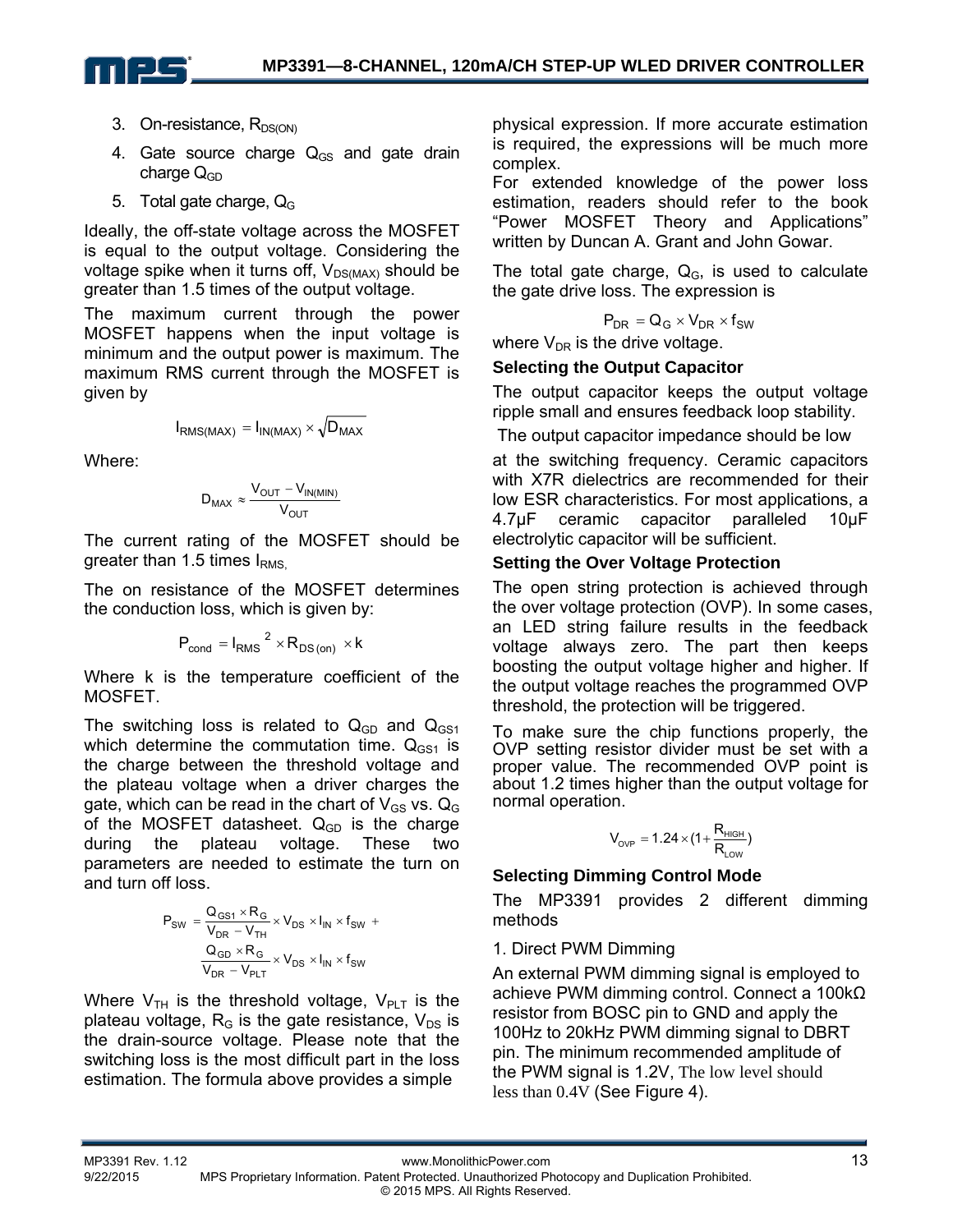



**Figure 4—Direct PWM Dimming** 

Table 1 shows the PWM dimming duty Range with different PWM dimming frequency.

|  | Tab 1 The Range of PWM Dimming Duty |  |  |  |
|--|-------------------------------------|--|--|--|
|--|-------------------------------------|--|--|--|

| fpwm(Hz)                                                | Dmin   | <b>Dmax</b> |
|---------------------------------------------------------|--------|-------------|
| 100 <f≤200< td=""><td>0.30%</td><td>100%</td></f≤200<>  | 0.30%  | 100%        |
| 200 <f≤500< td=""><td>0.75%</td><td>100%</td></f≤500<>  | 0.75%  | 100%        |
| 500 <f≤1k< td=""><td>1.50%</td><td>100%</td></f≤1k<>    | 1.50%  | 100%        |
| 1k <f≤2k< td=""><td>3.00%</td><td>100%</td></f≤2k<>     | 3.00%  | 100%        |
| $2k < f \leq 5k$                                        | 7.50%  | 100%        |
| 5k <f≤10k< td=""><td>15.00%</td><td>100%</td></f≤10k<>  | 15.00% | 100%        |
| 10k <f≤13k< td=""><td>19.00%</td><td>100%</td></f≤13k<> | 19.00% | 100%        |
| 13k <f≤20k< td=""><td>30.00%</td><td>100%</td></f≤20k<> | 30.00% | 100%        |

#### 2. DC Input PWM Dimming

To apply DC input PWM dimming, apply an analog signal (range from 0.2 V to 1.2V) to the DBRT pin to modulate the LED current directly. If the PWM is applied with a zero DC voltage, the PWM duty cycle will be 0%. If the DBRT pin is applied with a DC voltage>1.2V, the output will be 100% (See Figure 5). The capacitor on BOSC pin set the frequency of internal triangle waveform according to the equation:



**Figure 5—DC input PWM Dimming** 

#### **Layout Considerations**

Careful attention must be paid to the PCB board layout and components placement. Proper layout of the high frequency switching path is critical to prevent noise and electromagnetic interference problems. The loop of external MOSFET (M2), output diode (D1), and output capacitor (C2,C3) is flowing with high frequency pulse current. it must be as short as possible (See Figure 6).



**Figure 6—Layout Consideration**

The IC exposed pad is internally connected to GND pin, and all logic signals are refer to the GND. The PGND should be externally connected to GND and is recommended to keep away from the logic signals.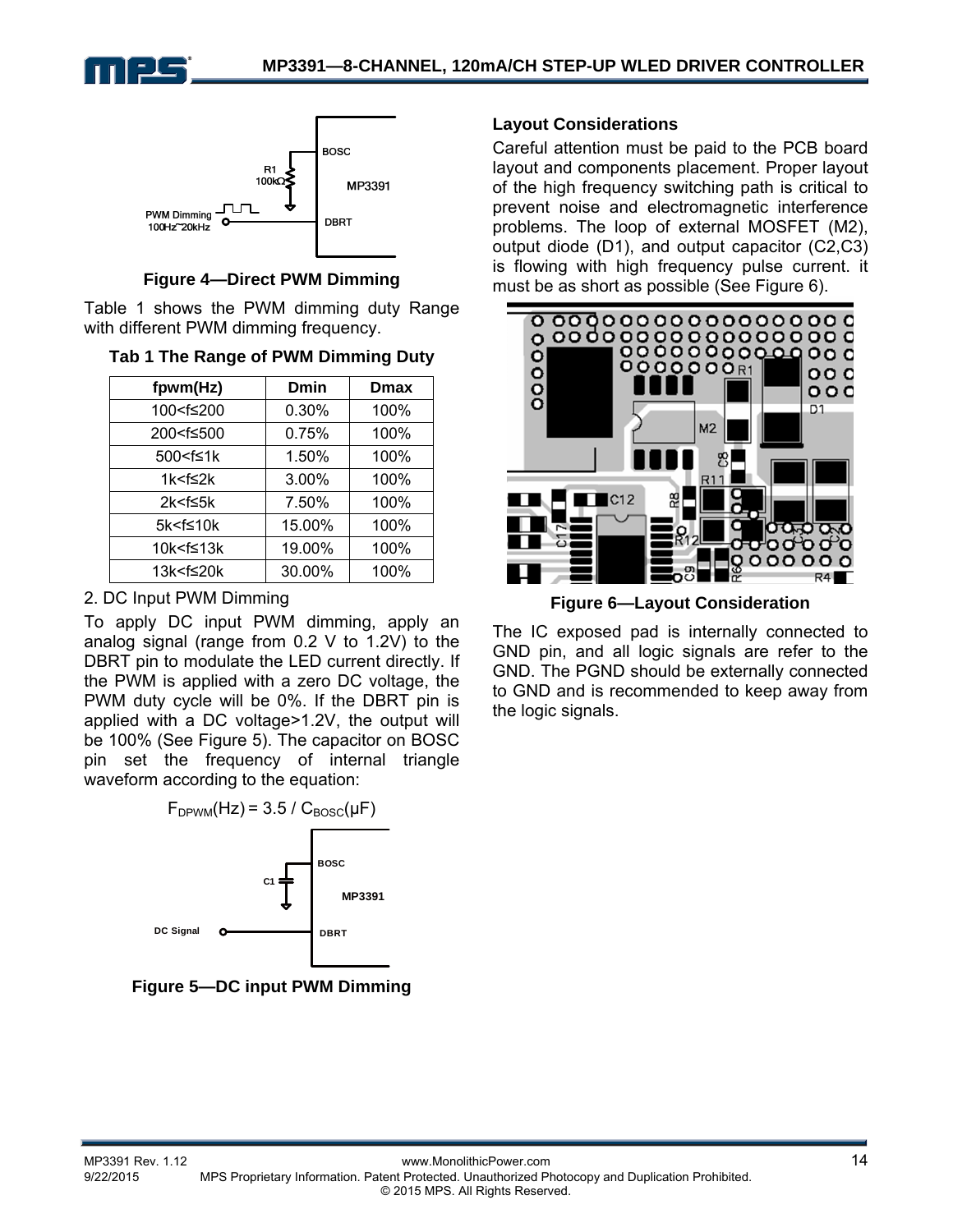

### **TYPICAL APPLICATION CIRCUIT**



**Figure 7— 2 MP3391 Extended Solution for 16 Strings Application**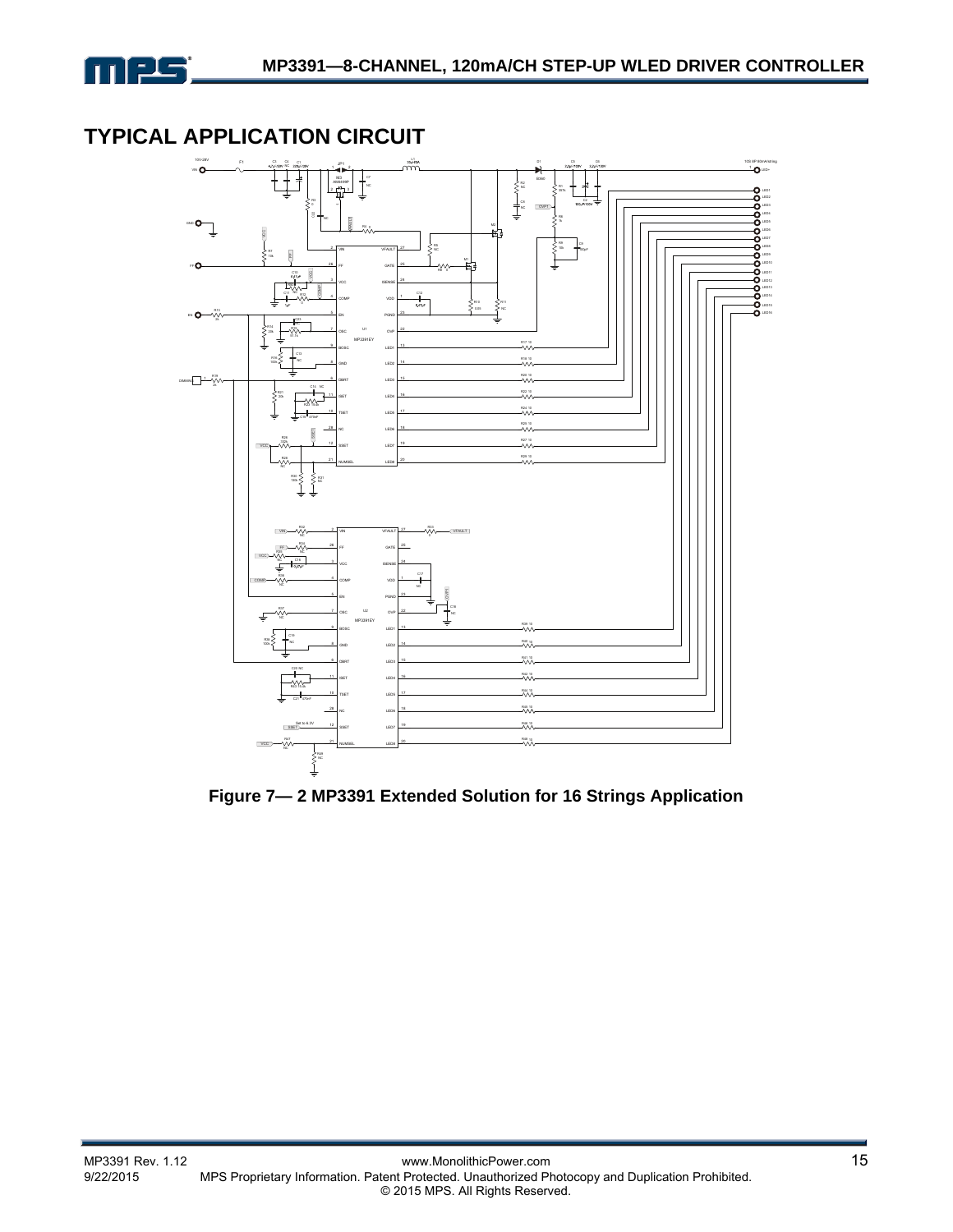



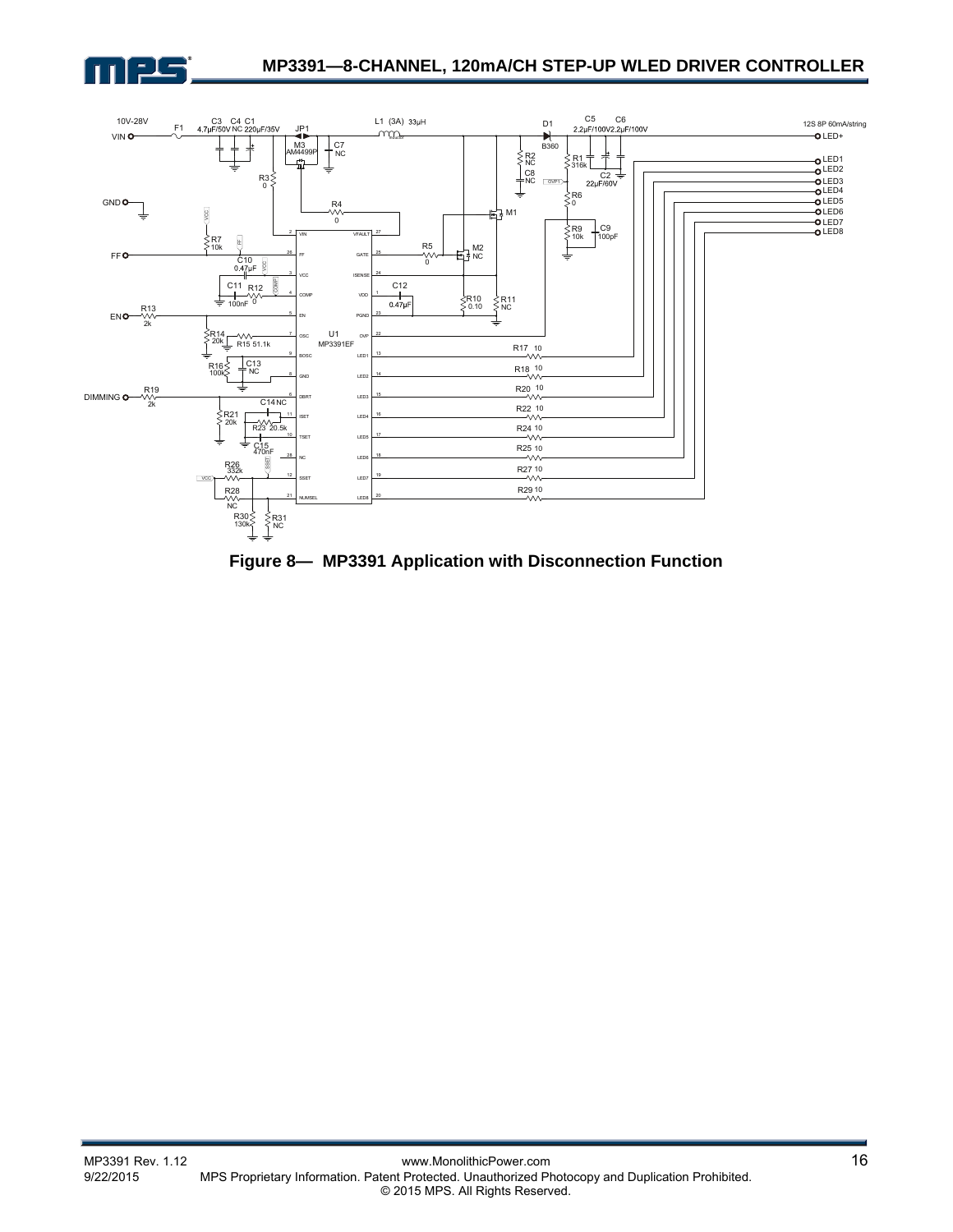

### **PACKAGE INFORMATION**



**TSSOP28**